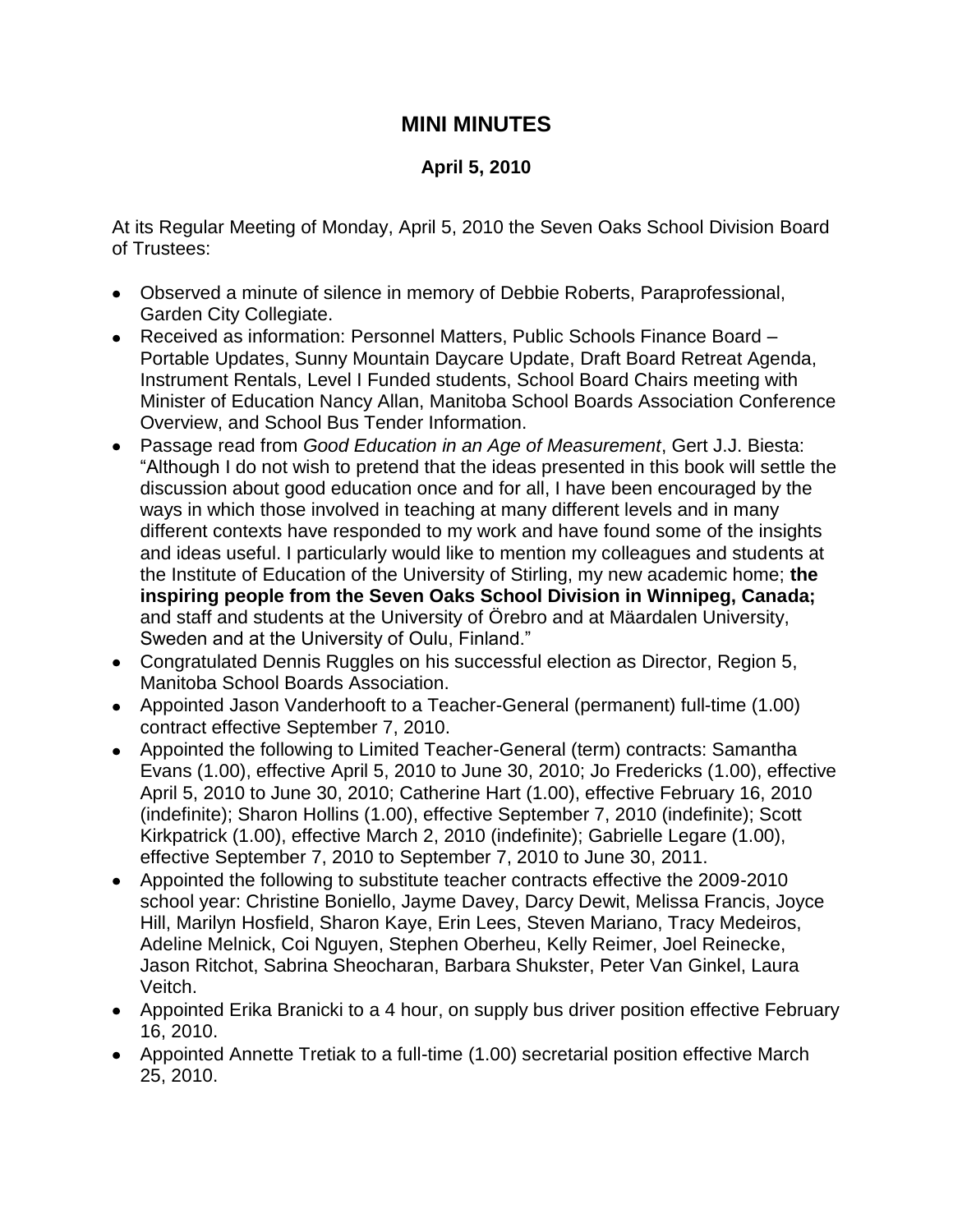- Granted Karren Blatz a part-time (.50) leave of absence, without pay, effective March 27, 2010 to June 30, 2010.
- Granted leaves of absence, without pay, for the 2010-2011 school year to: Jasmin Cavanaugh (.40), Cheryl Deans (.50), Laura Toppazzini-Bazan (.50).
- Granted Julie-Ann Lodge an extension to her part-time (.50) leave of absence, without pay, from her clerical position effective July 12, 2010 to July 12, 2011.
- Granted Jodi-Lee Stuart a full-time (1.00) leave of absence, without pay, from her paraprofessional position effective April 5, 2010 to June 30, 2011.
- Received notice of intent to resign from Jamie Friesen, Student Parent Support Worker, Bright Futures effective March 12, 2010.
- Received notice of intent to resign from Angelo Iezzi, Electrician, effective March 26, 2010.
- Received notice of intent to resign from Lynne Petit, School Secretary, effective April 16, 2010.
- Received notice of intent to resign from Rita Ghosh, Technology Assistant, effective April 5, 2010.
- Received notice of intent to retire effective June 30, 2010 from Maureen Justice-Dupuis and Susan Popeski, Teachers.
- Received notice of intent to resign from Guy Dubé, Teacher, effective March 31, 2010.
- Approved that the Informal Board meeting scheduled for Monday, May 3, 2010 be changed to Monday, June 7, 2010 on the 2009-2010 Board calendar.
- Approved that By-Law No. 2-2010 for the purpose of borrowing the sum of \$452,000.00 and issuing debentures therefore, for the purpose of the New High School - Riverbend Replacement School (West Kildonan Collegiate) be given first reading.
- Approved that the Division implement the recommendations contained in the Stantec consulting report with respect to the West St. Paul Sewage Treatment Plant.
- Heard presentation from Scott Brooks regarding West Kildonan Collegiate High School Field Lacrosse.
- Approved that the Board grant permission for SOTA to hold a Wine and Cheese reception honouring Retired and Long Service teachers on June 3, 2010 from 4:00 p.m. to 6:00 p.m. at Garden City Collegiate - Commons.
- Approved that the Facilities Rental Application submitted by the WKCI 25 Year High School Reunion Committee for use of the gym at West Kildonan Collegiate from 6:00 p.m. Saturday, July 31, 2010 to 1:00 a.m. Sunday, August 1, 2010 be approved.
- Approved for payment:
	- o cheques #2102743-#2103197, #210105-#210132 (US), direct deposit #210003534-#210004132, and pre-authorized debit #20100, in the amount of \$4,706,835.02 be approved.
	- o Invoice No. A02351749 for A.E. Wright / Riverbend Portables in the amount of \$7,063.38 be paid to AMEC Earth & Environmental.
	- o Invoice No. B4432485059 for the Garden City West HVAC project in the amount of \$2,373.04 be paid to Appin Associates.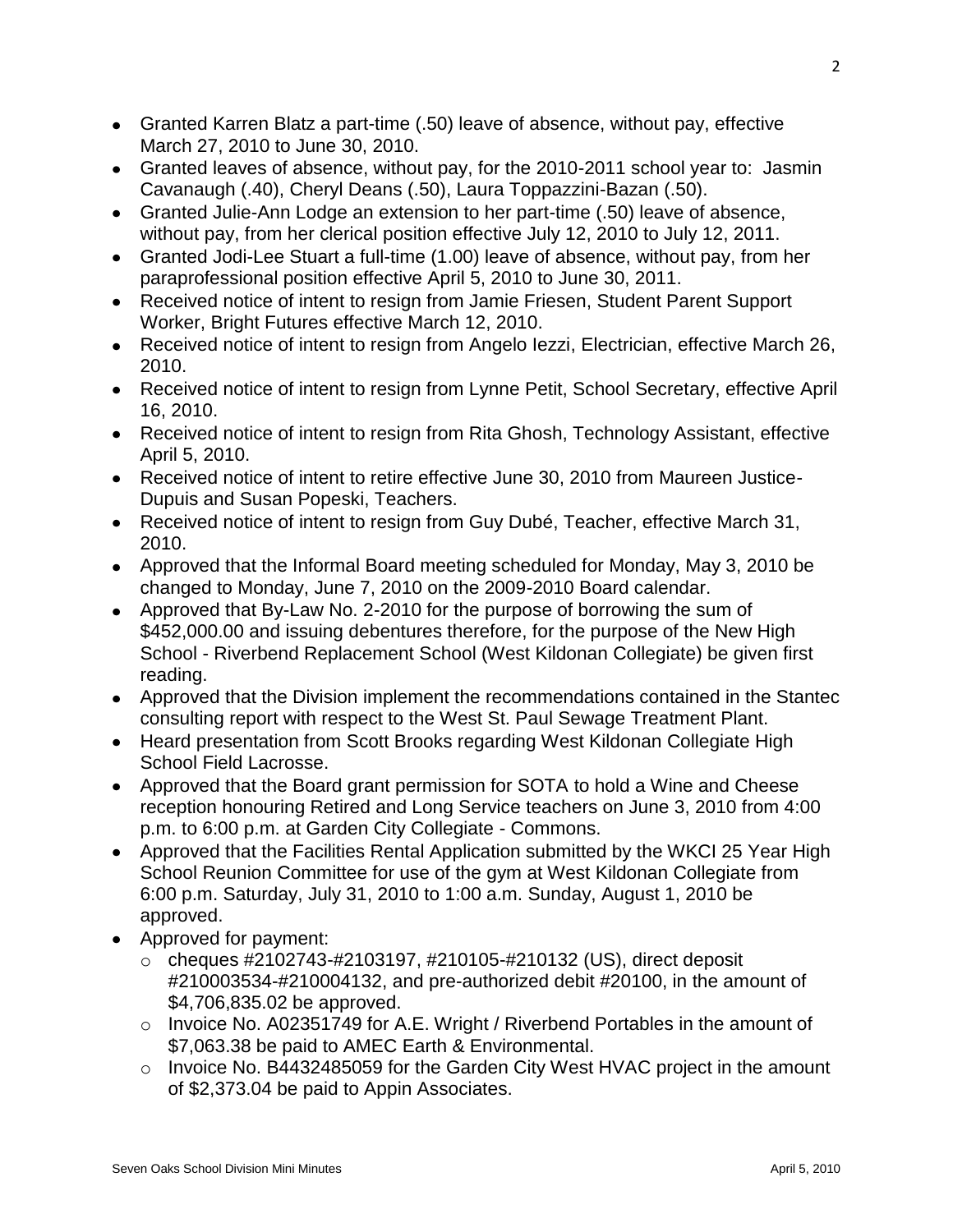- $\circ$  Certificate of Payment No. 7 for the Seven Oaks Middle School Ventilation System Upgrade project in the amount of \$5,937.45 be paid to East Side Ventilation.
- o 7-1/2% Statutory Holdback on Certificate of Payment No. 7 for the Seven Oaks Middle School Ventilation System Upgrade project in the amount of \$429.83 be paid to the SOSD / Eastside 411 SOMS Ventilation account.
- $\circ$  Invoice No. 534-10 for the Amber Trails Land Exchange in the amount of \$4,462.50 be paid to Lombard North Group.
- o Invoice No. 537-10 for the Maples Site Sports Field Redevelopment project in the amount of \$3,064.41 be paid to Lombard North Group.
- o Invoice No. 7700 for the Garden City Collegiate Link project in the amount of \$1,660.80 be paid to Number Ten Architectural Group.
- $\circ$  Invoice No. 7701 for the Garden City Collegiate West Groom Room & Elevator project in the amount of \$799.12 be paid to Number Ten Architectural Group.
- o Invoice No. 7673 for the Renovations at Edmund Partridge Community School in the amount of \$5,071.63 be paid to Number Ten Architectural Group.
- o Invoice No. 7675 for the West St. Paul Groom Room Lifts / Ramp project in the amount of \$1,279.48 be paid to Number Ten Architectural Group.
- o Invoice No. 7780 for the Renovations at Edmund Partridge Community School in the amount of \$383.33 be paid to Number Ten Architectural Group.
- o Invoice No. 7781 for the West St. Paul Groom Room, Lifts / Ramp project in the amount of \$68.01 be paid to Number Ten Architectural Group.
- o Invoice No. 7787 for the Garden City Collegiate West Groom Room & Elevator project in the amount of \$1,092.38 be paid to Number Ten Architectural Group.
- That Policy DJDD Corporate Credit Card Policy be approved for inclusion in the Policy Manual.
- That Policy DJDJ Hand Held Wireless Communication Device (Cell Phone) Policy be approved for inclusion in the Policy Manual.
- That Policy GABAB A Procedure for Worker Participation in Workplace Safety and Health Activities be approved for inclusion in the Policy Manual.
- That Policy GABAB-R1 Committee Rules for Discharging Duties Under the Workplace Safety and Health Act be approved for inclusion in the Policy Manual.
- That Policy GABAC Site Inspection Procedures be approved for inclusion in the Policy Manual.
- That Policy GABAC-R1 Scheduled Inspections of Building Systems be approved for inclusion in the Policy Manual.
- That Policy GABAD Resolution Procedures for Safety and Health Concerns be approved for inclusion in the Policy Manual.
- That Policy GAB-1 Duties of Workplace Safety and Health Committees and School Division be approved for inclusion in the Policy Manual.
- Received conference reports from:
	- o Gwen Birse, Principal, É.S.O.M.S.: PRIME: Patterns and Algebra, December 8- 10, 2009 - Toronto, Ontario.
	- o Adair Warren, Principal, Met School: Big Picture: Principals' Conference, March 11 & 12, 2010 - Nashville, Tennessee.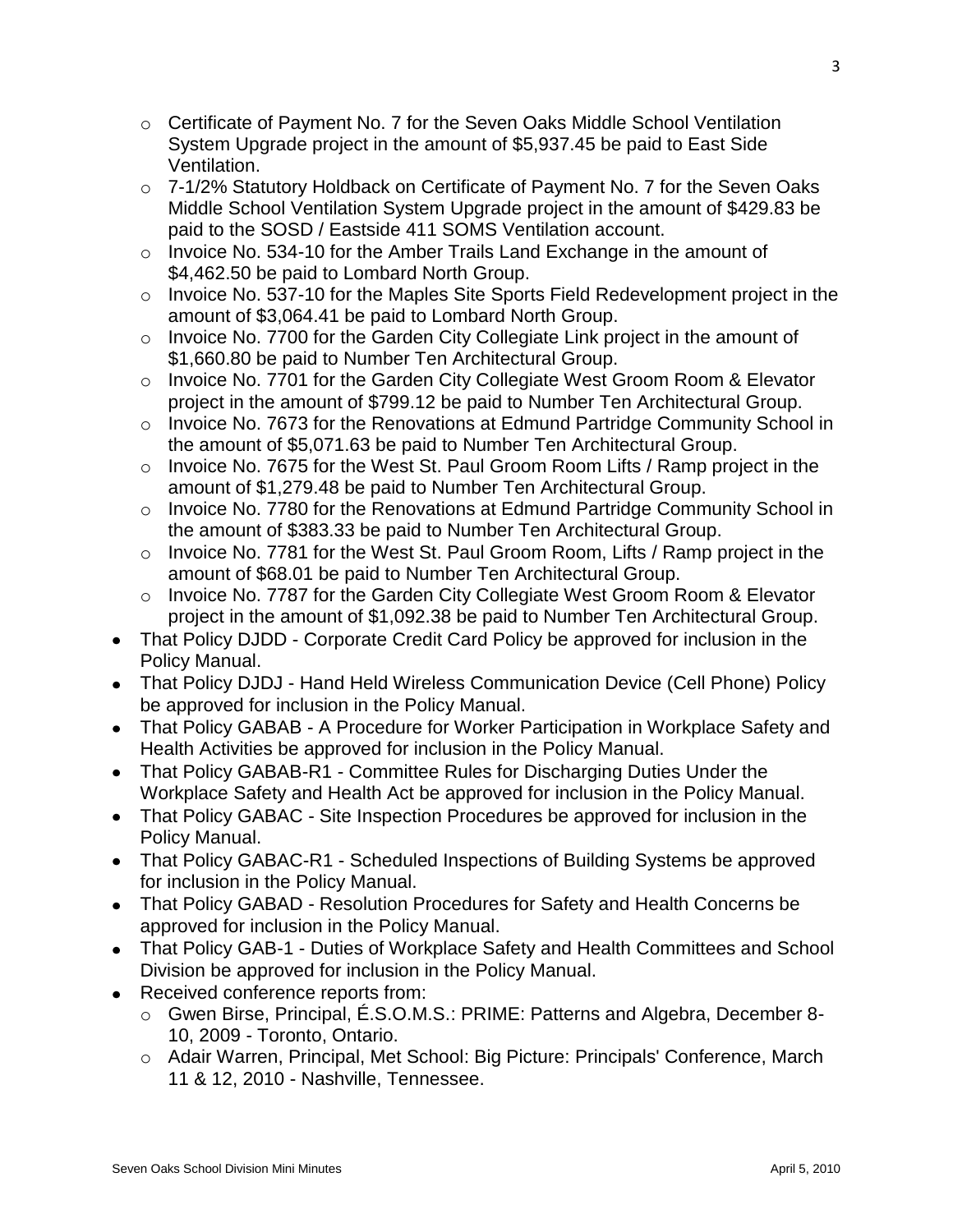- o Wendy Chase, Teacher, Maples Collegiate: NAREN National Conference: Youthat-Risk, February 16-19, 2010 - Panama City Beach, Florida.
- o Tina Lindsay, Teacher, É.S.O.M.S.: TCEA: 2010 Texas Computer Education Association, February 8-12, 2010 - Austin, Texas.
- o Kristen Koshelanyk, Teacher, É.S.O.M.S.: Learning Through the Arts Banff, Alberta.
- o Gillian Prout, Teacher, Elwick Community School: The Literacy Promise: Opening Doors for the Adolescent Learner, February 17-20, 2010 - Salt Lake City, Utah.
- o Amber Sholikowski, Teacher, Elwick Community School: The Literacy Promise: Opening Doors for the Adolescent Learner, February 16-19, 2010 - Salt Lake City, Utah.
- o Claudia Sarbit, Trustee: ASCD Critical Transformation Conference Report, March 6 – 8, 2010, San Antonia, Texas.
- Information received from:
	- o Manitoba News Release: Provincial Budget to be Introduced March 23: Wowchuk. Province Releases Third Quarter Financial Report.
	- o Rick Dedi, Executive Director, Public Schools Finance Board: Authorization to proceed with the Garden City Collegiate West - Steam Unit Ventilator Replacement - Construction project.
	- o MSBA e-bulletins: March 3 & 12, 2010.
	- o Borderland School Division Superintendent / CEO Bulletin.
	- $\circ$  Louis Riel School Division: Letter from Marilyn Seguire, Chair of the Board and Terry Borys, Superintendent of Schools and CEO regarding the Budget for the 2010-2011 operating year and Media Release.
	- o Poste De Direction Commission Scolaire Francophone Du Yukon: Direction École Émilie-Tremblay.
	- o Saibal Basu, Senior Process Engineer / Senior Associate, Stantec Consulting: West St. Paul School Sewage Treatment Plant - Plant Assessment and Environment Act Proposal.
	- $\circ$  Claudia Sarbit, Chair of the Board, Seven Oaks School Division: Letter to Nancy Allan regarding Portioning Rates on Properties for Taxable Assessment Purposes.
	- o MSBA Executive Highlights March 17, 2010.
	- o Randy Stankewich, Schools' Finance Branch, MECY: 2009 Enrolment Report (summarizes enrolment by grade for all schools in Manitoba as reported on September 30, 2009).
	- o Rick Dedi, Executive Director, Public Schools Finance Board: The Annual Report of The Public Schools Finance Board for the period ending June 30, 2009.
	- o Craig Wallis, Labour Relations Consultant, MSBA: Non-Teaching Pension Plan Administration Account: Contribution Holiday.
	- o Deborah Schultz, Labour Relations Secretary, MSBA: Minutes of Pension Trustees Meeting held September 23, 2009.
	- o Labour Relations Divisional Mail, MSBA: Salary Bulletin No.03-2010. The Winnipeg School Division and The Winnipeg Association of Non-Teaching Employees - Ratified Agreement.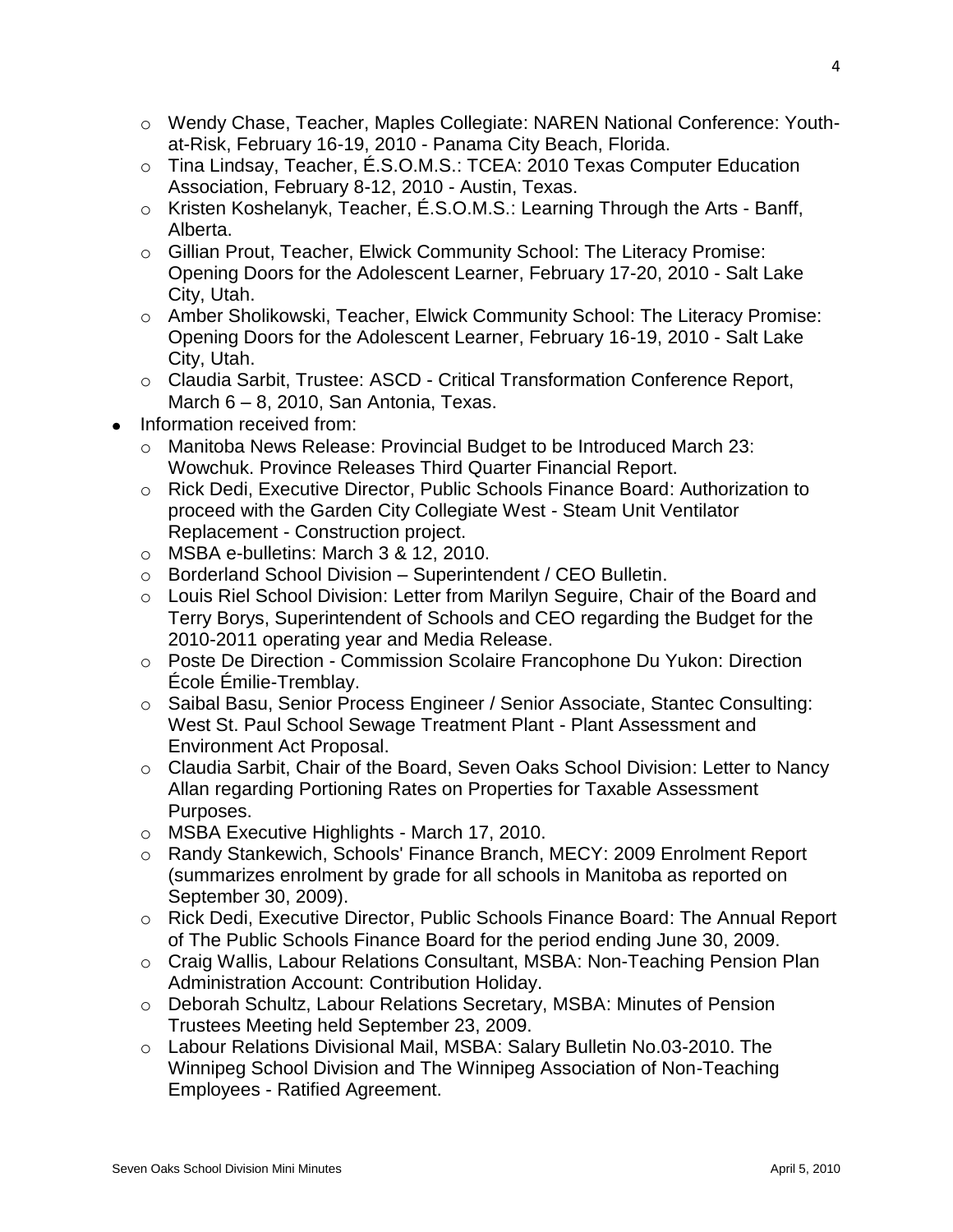- o Wayne Shimizu, Secretary-Treasurer, Seven Oaks School Division: Notice of Tax Requirements 2010, as submitted to the City of Winnipeg, RM of West St. Paul, RM of St. Andrews, and Calculation of 2010 Special Levy and Adjustment re: D.S.F.M. 2009 Special Levy submitted to Division Scolaire Franco-Manitobaine, with a copy of all of the above-listed sent to Steven Power, Director, Schools' Finance Branch.
- o Derek Olson, Hill Sokalski Vincent Walsh Trippier: Letter regarding February 24, 2010 Injury at Forest Park School.
- o Workers Compensation Rate Survey 2010: Summary of 2009 & 2010 WCB Assessments Rates for School Divisions in Manitoba.
- o Cliff Meder, Director of Operations, Seven Oaks School Division: Letter to Andrea Lawson at Public Schools Finance Board regarding Leila North Community School Portable Classrooms.
- o Peter Johannsson, City of Winnipeg: Lease Agreement between the City of Winnipeg and the Seven Oaks School Division for a portion of Riverbend Park (for operating up to six portable classrooms at Riverbend School).
- o M. Lemoine, Deputy City Clerk, City of Winnipeg: 2010 Mill Rates for the Education Support Levy and Special Levy.
- o Wayne Shimizu, Secretary-Treasurer, Seven Oaks School Division: Letter to Dell Canada Inc. to extend the term on the Seven Oaks School Division Desktop Tender, as awarded to Dell, for a fourth and fifth year.
- o George Coupland, Director, Labour Relations, MSBA: Regional Collective Bargaining Meetings - April 2010. (Note: Regions 5 & 6 meeting on Wednesday, April 21, 2010 at Norwood Hotel.)
- o Paul Cuthbert, Superintendent & CEO, Evergreen School Division: Thank you letters to teachers: Dan Hill, É.S.O.M.S.; Jenni Magnus, Constable Finney; Melissa Rogers, A.E. Wright; Sonja Wiens, Constable Finney; and Principals: Gary Jackson, Constable Finney; Cindy Burkett, A.E. Wright for assistance with "Social Justice and the Inquiry Process" Professional Development Day on February 19, 2010.
- o MY Camp Summer 2010 Brochure.
- o Education Manitoba Volume 8, Number 2, February 2010.
- o Darryl Gervais, Acting Director, Instruction; Curriculum and Assessment Branch: Working together: Supporting Students in Transition: Sharing Student Information between First Nations and Provincial Schools resource.
- o Joanna Blais, Director, Program and Student Services Branch: Student-Specific Planning: A Handbook for Developing and Implementing Individual Education Plans (IEPs).
- o Darryl Gervais, Acting Director; Instruction, Curriculum and Assessment Branch: Engaging Middle Years Students in Learning: Transforming Middle Years Education in Manitoba.
- o Darryl Gervais, Acting Director; Instruction, Curriculum and Assessment Branch: School Leaders' Guide to Early Years Curricula.
- o Anthony Wilson-Smith, Vice-President, Communications, Canada Post: 2010 Canada Post Community Literacy Awards.